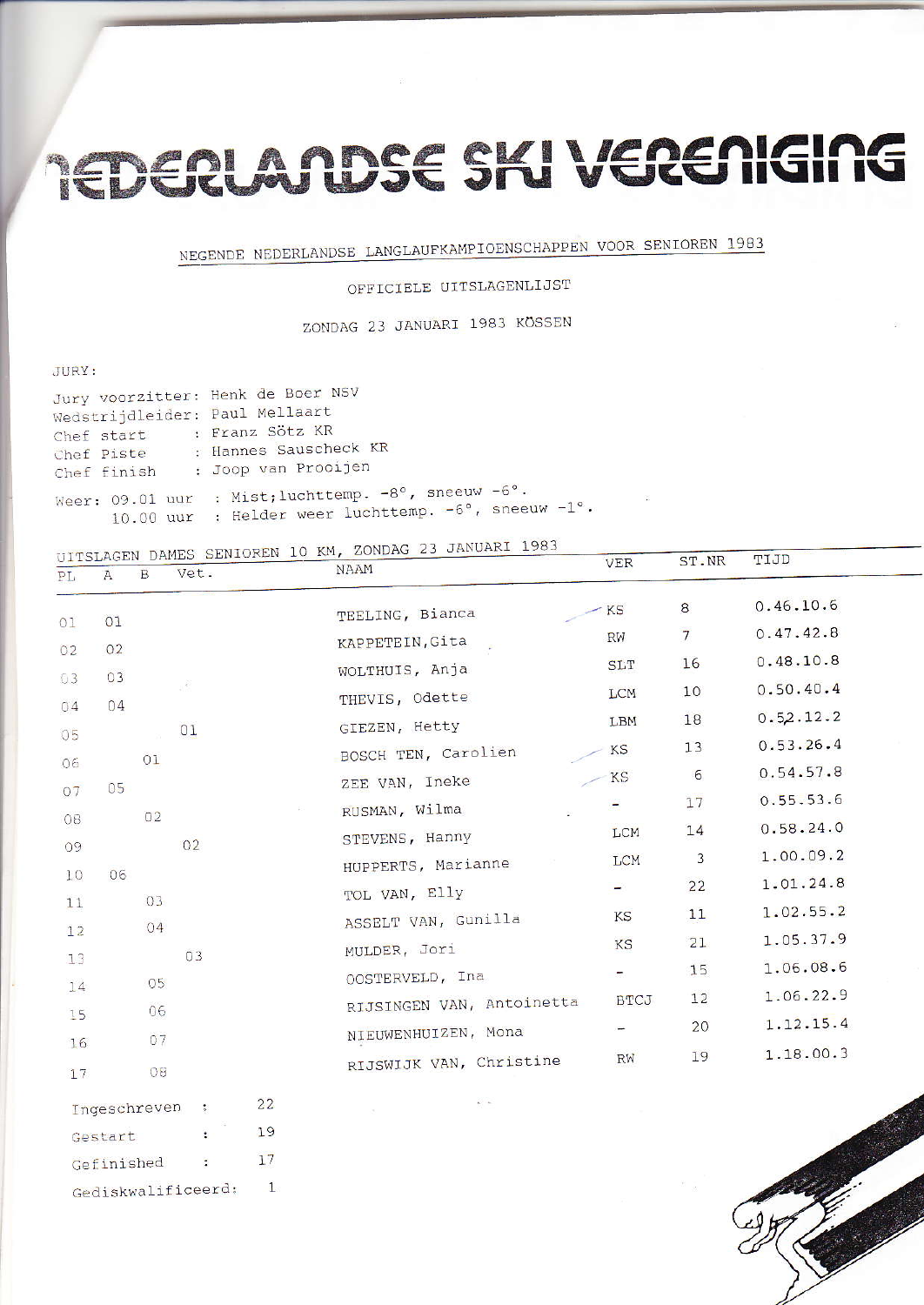ndse ski verenig

UITSLAGEN HEREN SENIOREN 30 KM, ZONDAG 23 JANUARI 1983 **VER** ST.NR TIJD V.I V.II PL A B **NAAM** 44 1.32.03.7  $01$ 01 AALBERSBERG, Martin **SB** 36 1.44.48.6 HERZOG, Harold KS 02  $02$ NIET DE, Rob  $32$ 1.46.48.9 03  $RW$ 03 VISSER, H.J. 30 1.47.24.8 04 04 **RW** 1.50.04.7 05  $05$ EEKHOF, Martin  $RW$ 38 HUPPERTS, Raymond **LCM** 45 1.53.18.5 06 06 1.53.40.4 07 07 SCHOTANUS, Andries  $-<sup>K</sup>$ 48 HORST TER, Lud LCM : 1.53.46.8 08 40 08 BIESBOER, Hans **LCM** 41 1.55.34.6 09 09 10 10 JONG DE, Wim KS 46 1.56.49.9 RW 34 1.57.49.6 NEDERLOF, JOS  $11$ 11 BROUWER, George RW 35 1.58.11.1  $12$  $12$ 1.58.24.0 BRESSER DE, John  $\frac{1}{2}$ 49 13 13 **LCM**  $47$ 1.59.42.7 THEVIS, Frans 14 14 .<br>Si  $LBM$ 69  $2.01.13.7$ 15  $01$ GRENDEL, Pieter  $2.01.35.9$ **SLT** 53 16  $02$ HEIJNIS, Peter  $2.02.25.5$ 17 15 GRAUS, Carry OJEE 55 **RW** 87  $2.02.37.6$  $01$ MULLER, Cor 18 KROUWEL, Cock KS 43 2.02.52.9 19  $0<sub>2</sub>$ EGDOM VAN, Richard **KS** 67 2.05.00.2 20 03  $2.05.23.0$ RIJSINGEN VAN, Bert OJEE 72  $21$ 04 2.06.22.1 WILLEMS, Martin RW 88  $22$ 05 TEIRLINCK, Harry LCM 51  $2.07.26.2$  $23$ 16 74 2.08.26.8 06 ELSHOUT VAN DE, Ton W. 24 LENG DE, Edward 75  $2.08.43.1$ 25  $07$ 57  $2.10.30.3$ HORZELENBERG, Albert  $KS$ 26 08  $2.11.45.6$ JONG DE, Klaas **SLT** 71  $27$ 09 86 2.14.55.8 LEEUWEN VAN, Marco **Contract** 28  $10$  $2.14.55.8$ **LCM** 50 03 VELD, Hein 28 79  $2.15.10.0$ **LCM** LUYTEN, Jean  $11$ 30